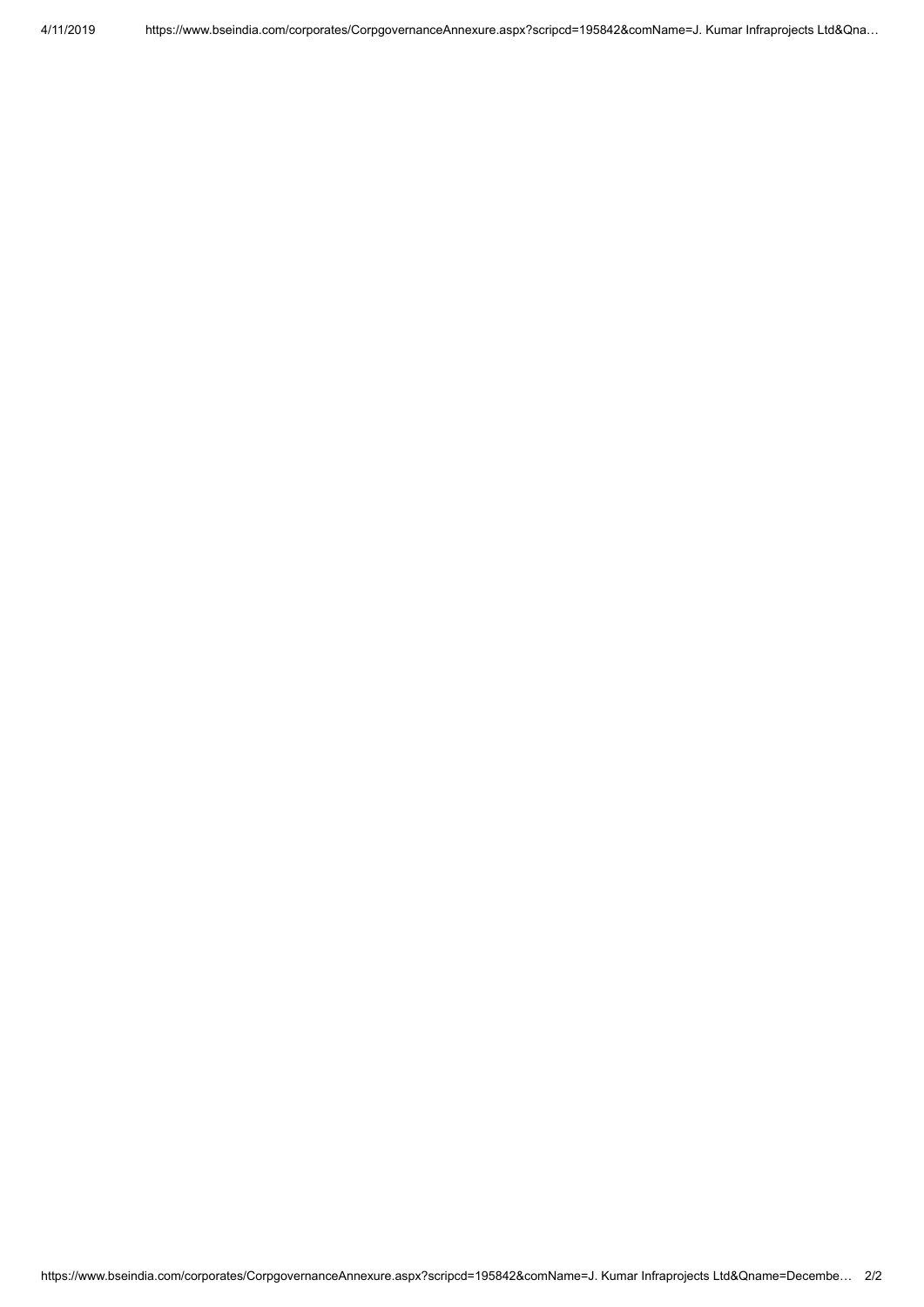| J. Kumar Infraprojects Ltd |                               |  |  |
|----------------------------|-------------------------------|--|--|
| Scrip Code: 532940         | Quarter Ending: December 2015 |  |  |

#### Annexure 1

#### Composition Of Committee

**Audit Committee**

**Nomination and remuneration committee**

| <b>Name of Committee members</b> | Category                          | Date Of Appointment Date of Cessation |  |
|----------------------------------|-----------------------------------|---------------------------------------|--|
| Dr. R. Srinivasan                | Chairperson, Independent Director |                                       |  |
| Jagdishkumar Gupta               | Member                            |                                       |  |
| Padmanabh P Vora                 | <b>Independent Director</b>       |                                       |  |
| Ajith singh Chatha               | <b>Independent Director</b>       |                                       |  |

| <b>Name of Committee members</b> | Category             | Date Of Appointment Date of Cessation |  |
|----------------------------------|----------------------|---------------------------------------|--|
| Dr. R. Srinivasan                | Independent Director |                                       |  |
| $\mathbf{r}$ 1<br>$11 \text{ m}$ | Independent Director |                                       |  |

| Padmanabh P Vora   | <b>Independent Director</b> | - |
|--------------------|-----------------------------|---|
| Ajith Singh Chatha | <b>Independent Director</b> |   |
| Ashwani Kumar      | <b>Independent Director</b> |   |

| <b>Stakeholders Relationship Committee</b> |                             |                                       |  |  |  |  |
|--------------------------------------------|-----------------------------|---------------------------------------|--|--|--|--|
| <b>Name of Committee members</b>           | Category                    | Date Of Appointment Date of Cessation |  |  |  |  |
| Ashwani Kumar                              | <b>Independent Director</b> |                                       |  |  |  |  |
| Kamal J Gupta                              | <b>Executive Director</b>   |                                       |  |  |  |  |
| Nalin J Gupta                              | <b>Executive Director</b>   |                                       |  |  |  |  |
|                                            |                             |                                       |  |  |  |  |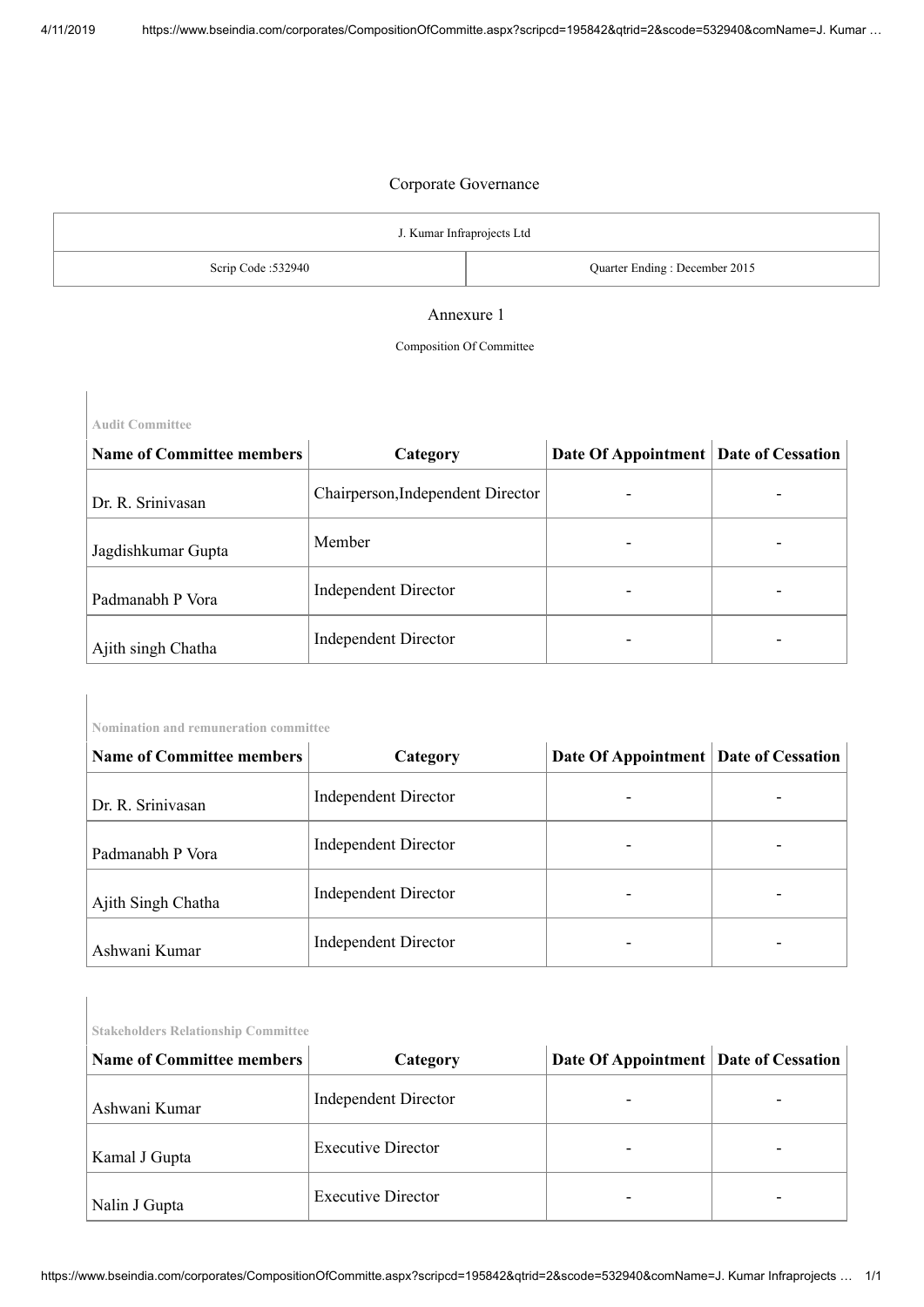| J. Kumar Infraprojects Ltd |                               |  |  |
|----------------------------|-------------------------------|--|--|
| Scrip Code :532940         | Quarter Ending: December 2015 |  |  |
| Annexure 1                 |                               |  |  |

# Meeting Of Board Of Directors

| Date(s) of meeting (if any)<br>in the previous quarter | quarter     | Date(s) of meeting (if Maximum gap between any two<br>any) in the relevant consecutive meeting (in number<br>of days) |  |
|--------------------------------------------------------|-------------|-----------------------------------------------------------------------------------------------------------------------|--|
| 10 Sep 2015                                            | 30 Oct 2015 |                                                                                                                       |  |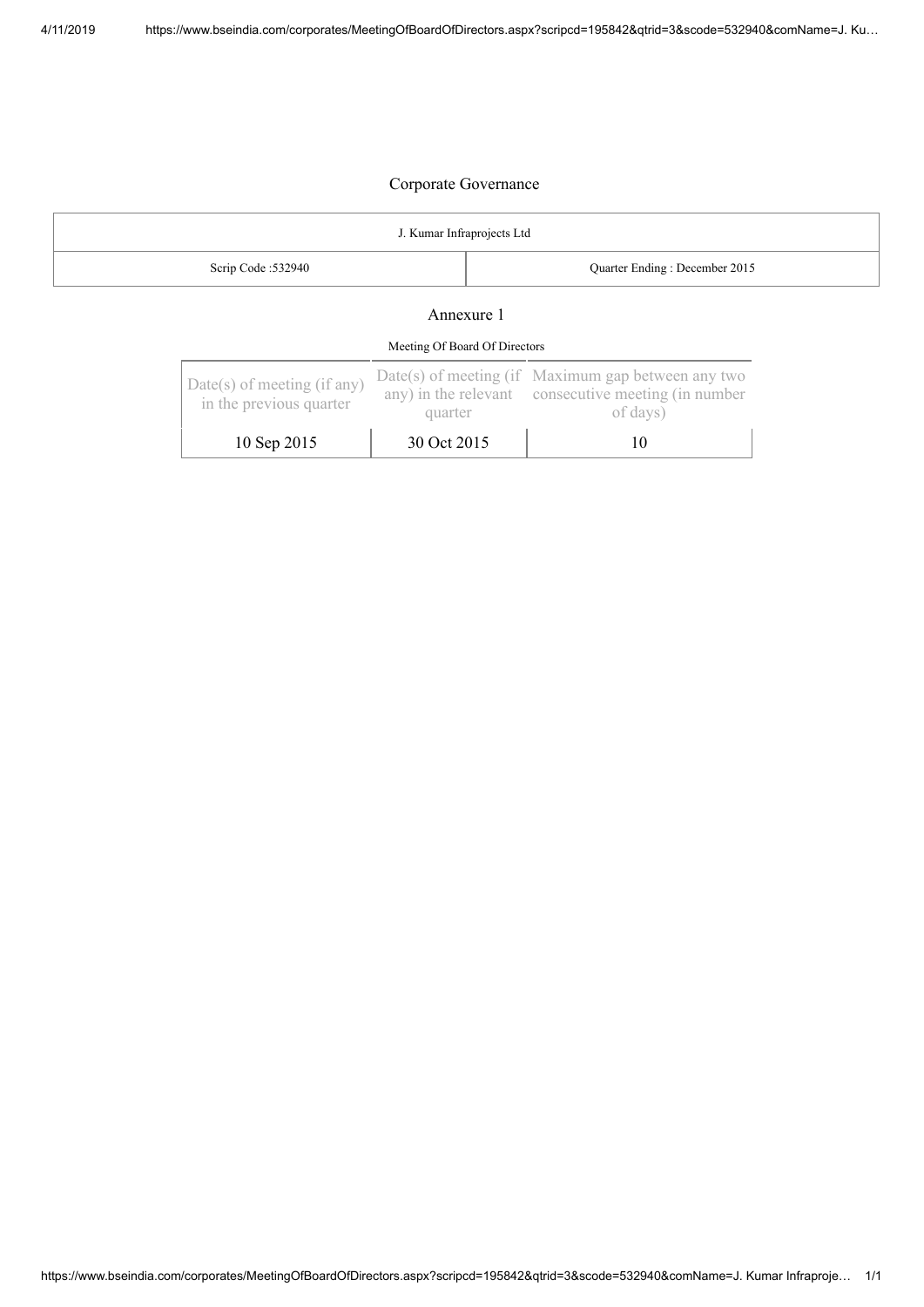| J. Kumar Infraprojects Ltd                          |                                                                                       |      |                                                |                                                                     |                                                                               |
|-----------------------------------------------------|---------------------------------------------------------------------------------------|------|------------------------------------------------|---------------------------------------------------------------------|-------------------------------------------------------------------------------|
| Scrip Code: 532940<br>Quarter Ending: December 2015 |                                                                                       |      |                                                |                                                                     |                                                                               |
| Annexure 1<br>Meeting Of Committees                 |                                                                                       |      |                                                |                                                                     |                                                                               |
|                                                     | $Date(s)$ of meeting of<br>Name of Committee the committee in the<br>relevant quarter |      | Whether requirement of<br>Quorum met (details) | $Date(s)$ of meeting<br>of the committee in<br>the previous quarter | Maximum gap<br>between any two<br>consecutive meetings<br>(in number of days) |
| <b>Audit Committee</b>                              | $10$ Nov $2015$                                                                       | Yes, |                                                | 28 Jul 2015                                                         | 104                                                                           |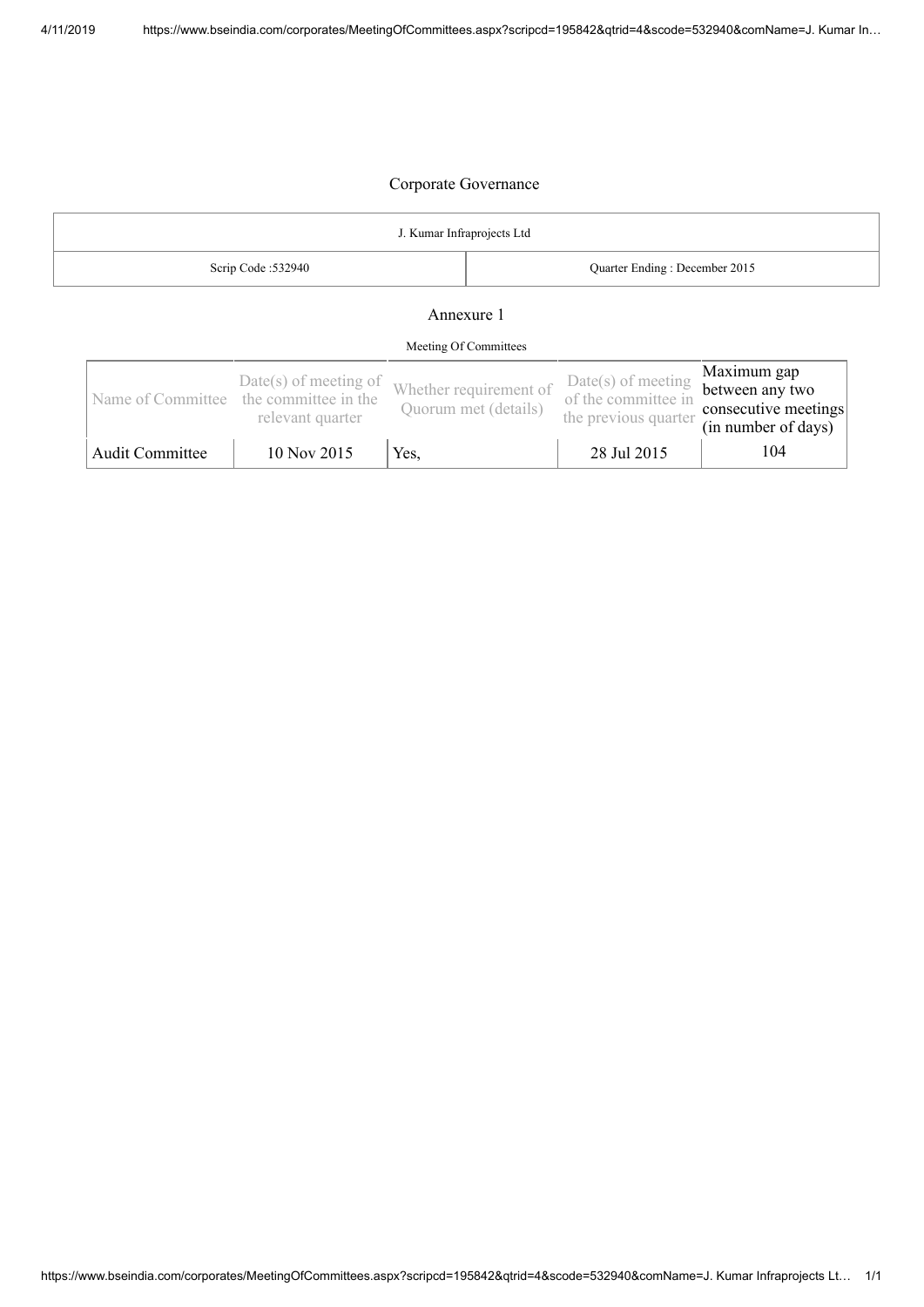| J. Kumar Infraprojects Ltd |                               |  |  |
|----------------------------|-------------------------------|--|--|
| Scrip Code: 532940         | Quarter Ending: December 2015 |  |  |
|                            |                               |  |  |

#### Annexure 1

#### Related Party Transactions

| Subject                                                                                                   | Compliance<br>status<br>(Yes/No/NA) | If status is "No"<br>details of<br>non-compliance |
|-----------------------------------------------------------------------------------------------------------|-------------------------------------|---------------------------------------------------|
| Whether prior approval of audit committee obtained                                                        | Yes                                 |                                                   |
| Whether shareholder approval obtained for material RPT                                                    | Yes                                 |                                                   |
| Whether details of RPT entered into pursuant to omnibus approval have been<br>reviewed by audit committee | Yes                                 |                                                   |